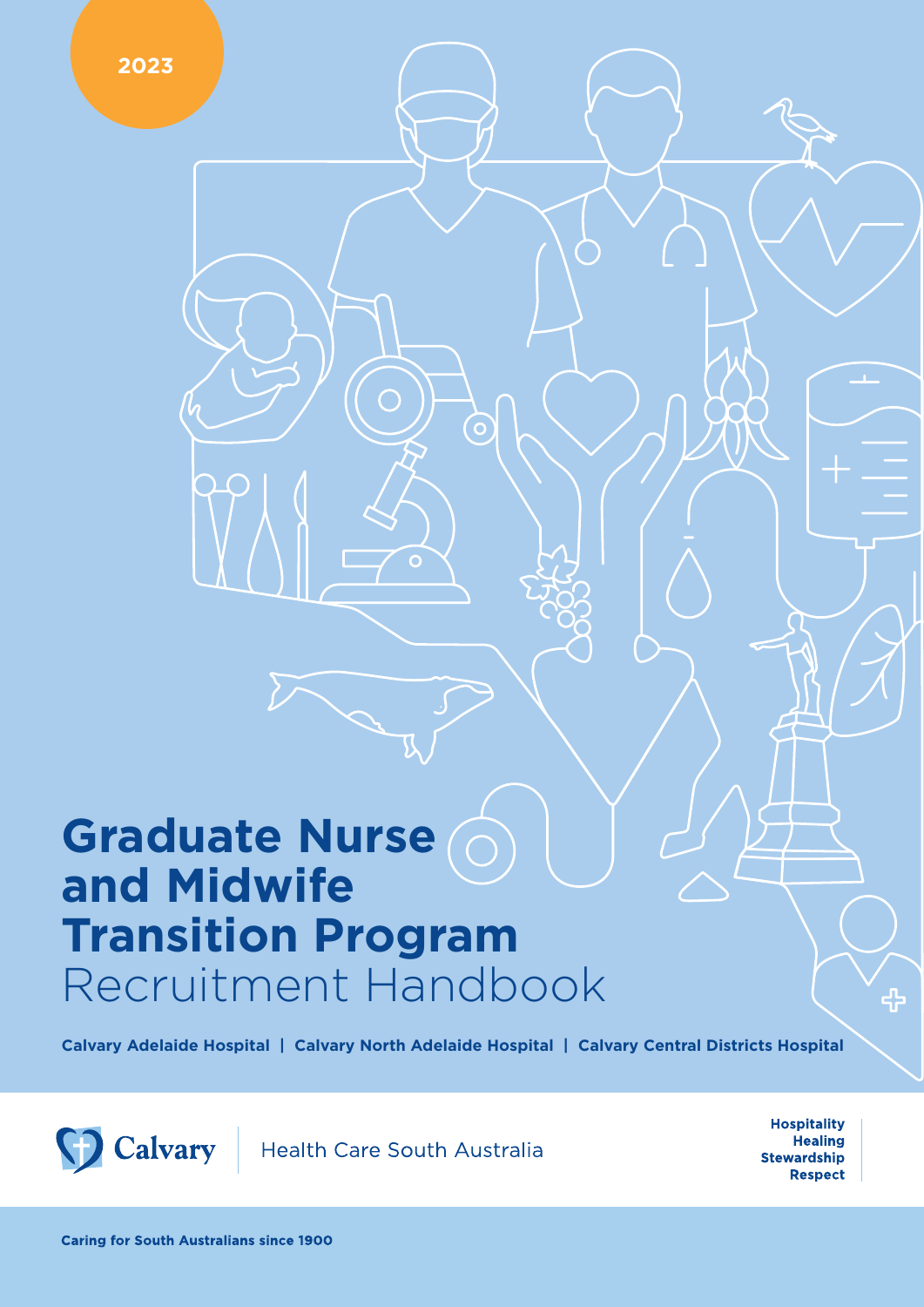

# **Contents**

| Welcome                                   |   |  |
|-------------------------------------------|---|--|
| <b>Recruitment timeline</b>               |   |  |
| <b>Eligibility criteria</b>               |   |  |
| Calvary GNTP eligibility criteria         | 4 |  |
| Statement of service (if applicable)      | 4 |  |
| <b>Applying for a Calvary SA GNTP</b>     | 5 |  |
| How to apply for a GNTP position at CHCSA | 5 |  |
| What to provide                           | 5 |  |
| Key points to note in the application     | 6 |  |
| <b>Interviews</b><br>7                    |   |  |
| <b>Preparing for employment</b>           | 7 |  |
| <b>AHPRA Registration</b>                 | 7 |  |
| Pre-employment screening                  | 7 |  |
| In conclusion                             | 8 |  |
| <b>Frequently Asked Questions</b>         | 9 |  |

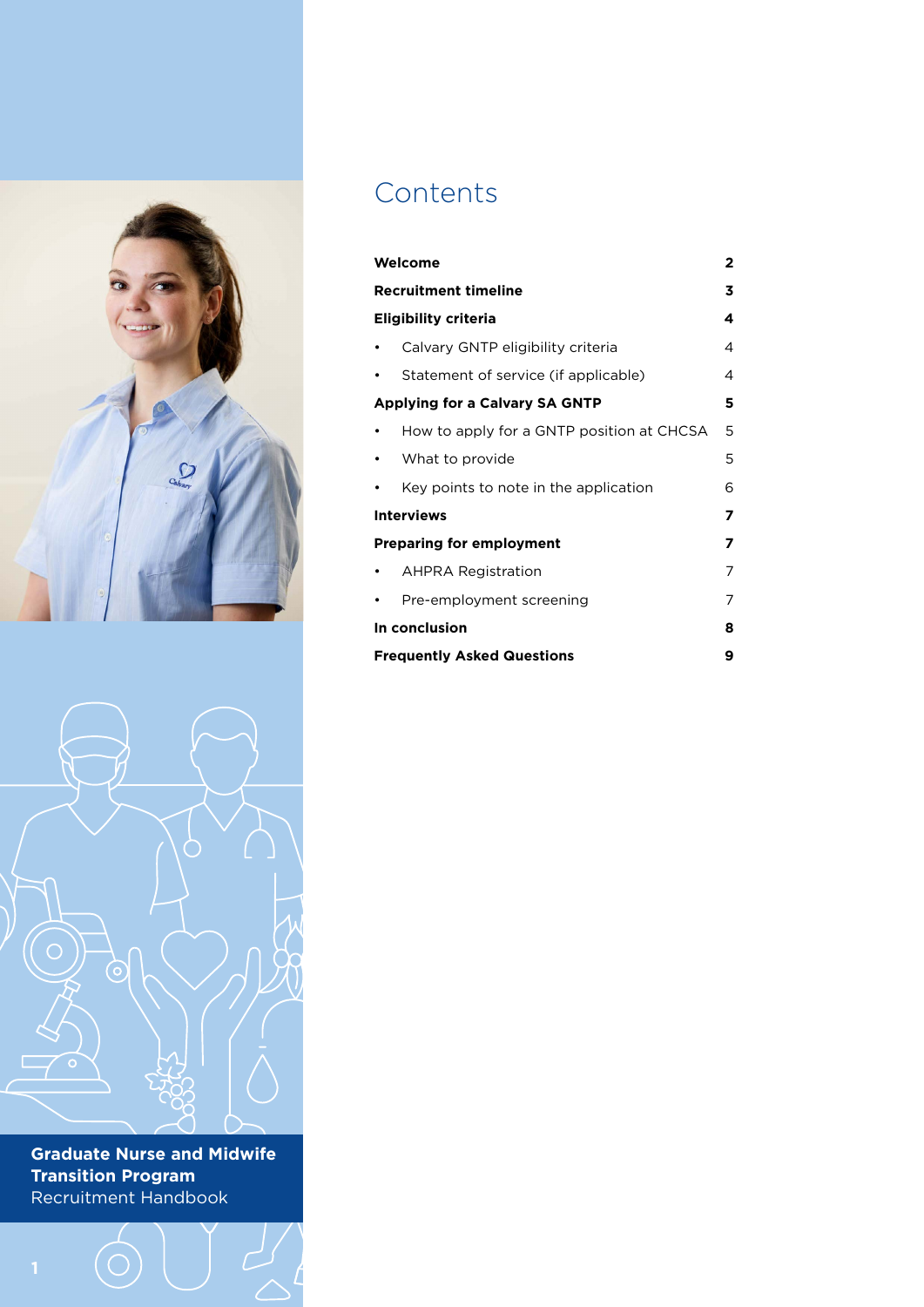### Welcome

The Calvary Healthcare South Australia (CHCSA) Graduate Nurse Transition Program (GNTP) is designed to support the growth and development of each Graduate Nurse and Midwife. We provide the required assistance to consolidate each graduates clinical knowledge and skills over the year. GNTP's are given multiple opportunities for ongoing education through a supportive learning environment, a comprehensive orientation program, dedicated Graduate Transition Program Coordinators, Preceptors, Clinical Educators, study days and other unique learning opportunities.

Calvary Healthcare South Australia is excited to announce we offer permanent employment to all GNTP candidates, with the option of selecting your FTE, from 0.8 to full time.

This handbook has been developed to guide you through the recruitment process at Calvary Healthcare South Australia and provide you with the information required to apply for a Graduate Nurse Transition Program position.

The number of applications CHCSA receive each year for the GNTP far exceeds the number of positions available. It is important that you take the time to familiarise yourself with the application requirements in this handbook and demonstrate a high level of attention to detail when submitting your application. This handbook, in addition to the information sessions, are designed to assist you with gaining employment as a Graduate in 2023 and will be a great resource throughout the recruitment process.

From the GNTP Coordinator team at Calvary Healthcare South Australia, we wish you well during this exciting time and look forward to supporting you on the journey that awaits you.

**Bianca Hum & Sam Rowe | Calvary North Adelaide Hospital Kristy Stapleton & Trish Booke | Calvary Adelaide Hospital Mel Scholefield | Calvary Central Districts Hospital Calvary Health Care South Australia Graduate Nurse Transition Program Coordinators.**

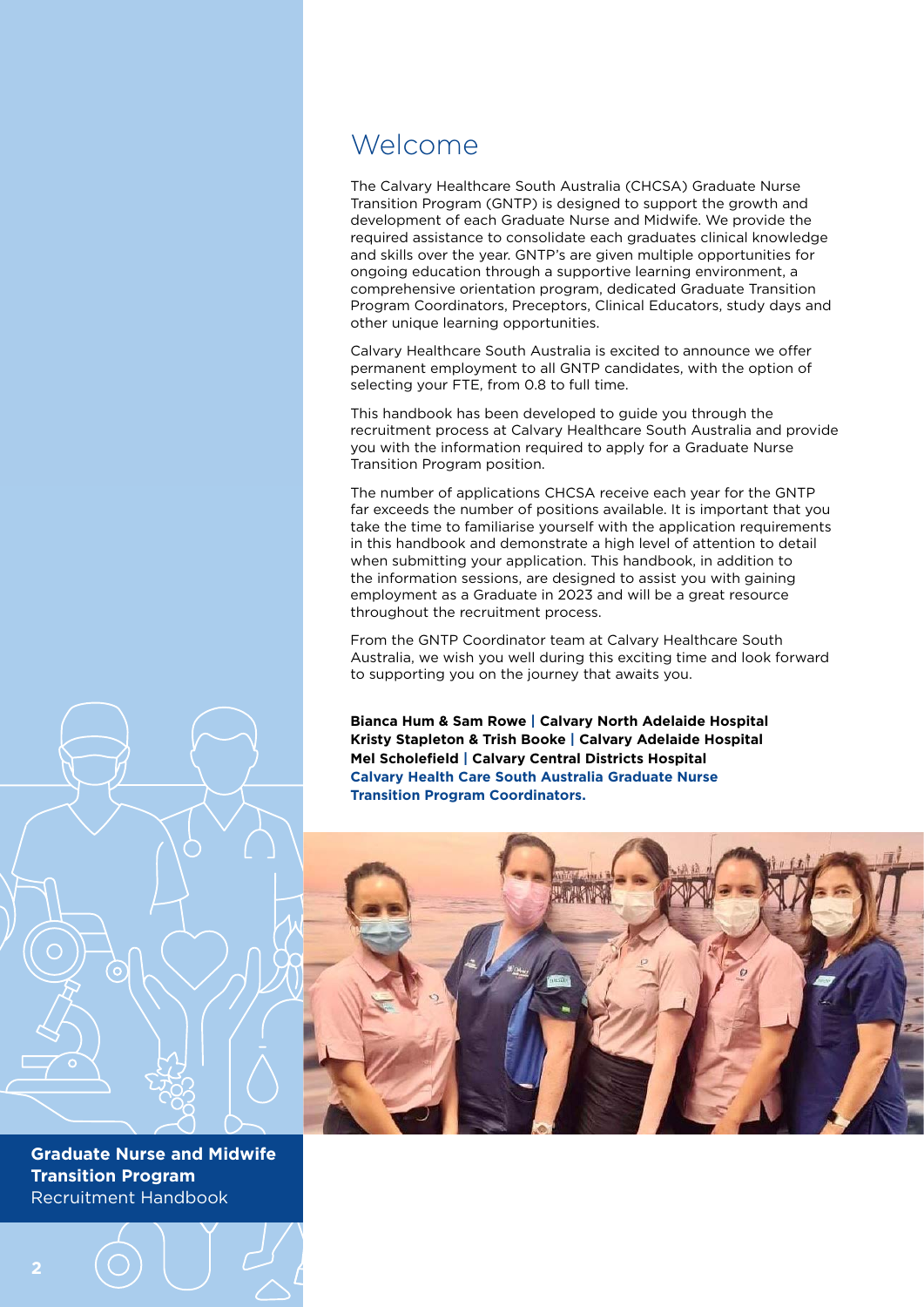



# Recruitment timeline

### JUNE

| Tuesday, 14th June      | Flinders University Career Expo presentation                                     |
|-------------------------|----------------------------------------------------------------------------------|
| Tuesday, 14th June      | University of Adelaide Career Expo presentation                                  |
| Wednesday,<br>15th June | University of South Australia Career Expo<br>presentation                        |
| Monday, 20th June       | <b>Applications open</b> via Calvary Careers for RN, EN<br>and RM GNTP, AEST     |
| Monday 27th June        | Calvary 'in house' GNTP information session                                      |
| <b>JULY</b>             |                                                                                  |
| Sunday, 24th July       | <b>Applications close</b> for RN, EN and RM GNTP,<br><b>AEST 2300</b>            |
| Mid to late July        | Successful candidates are sent an invitation to<br>attend an interview via email |
| Late July               | Interviews conducted across multiple CHCSA<br>locations, dates and times         |
| <b>AUGUST</b>           |                                                                                  |
| Early August            | Interviews completed                                                             |
| Mid August              | Reference checks completed                                                       |
| Late August             | <b>GNTP position Round 1 provisional offers</b><br>commence                      |
|                         | *Offers continue until all positions are filled                                  |
| <b>SEPTEMBER</b>        |                                                                                  |
| Mid September           | Formal on boarding commences                                                     |
| <b>JANUARY 2023</b>     |                                                                                  |
| Late January            | <b>GNTP Program commences</b>                                                    |
|                         |                                                                                  |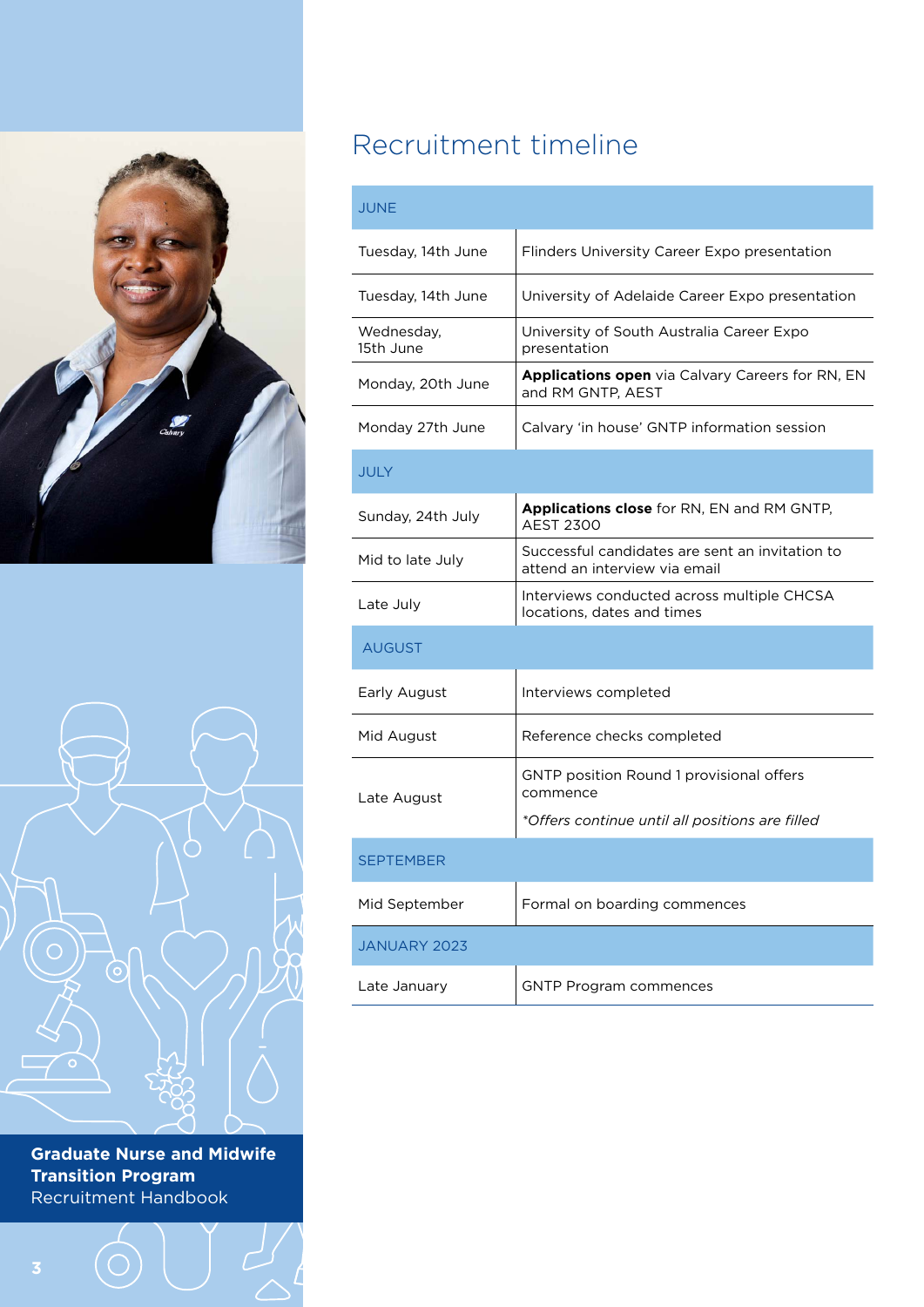



## Eligibility criteria

#### **Calvary GNTP eligibility criteria:**

- All applicants will be considered, including Australian Citizens, Permanent Residency and people who can work permanently in Australia.
- Intend completion of your Nursing or Midwifery Degree, or Enrolled Nurse Diploma that leads to initial registration with AHPRA as a Registered Nurse or Midwife or Enrolled Nurse.
- Ready to commence employment in January 2023.
- Ability to undertake 12 months part-time employment of a minimum of 0.8 FTE (8 shifts a fortnight) with a 24 hour / 7 day rotation.
- Applicants who have been employed as an Enrolled Nurse, Registered Nurse or Midwife and have worked less than 3 months full time equivalent work can apply for a GNTP position. If you have been employed in the designation you are applying for, you must submit a Statement of Service. If this applies to you, see Statement of Service criteria below.
- Applicants who have completed ≥ 3 months full-time equivalent work as a Registered Nurse, Midwife or Enrolled Nurse (if applying for respective GNTP), in any country are not eligible to apply.
- Be willing to embrace the Core Values of the Little Company of Mary, being Hospitality, Healing, Stewardship and Respect.
- Applicants who have completed their degree or diploma prior to 1 July 2021 are not eligible to apply.

#### **Statement of service (if applicable):**

If you are currently or have been employed as a Registered Nurse/ Enrolled Nurse/Registered Midwife (designation relating to your interested graduate program) in any health setting or in any country for any period of time (full time, part time or casual), or if you have commenced a graduate program previously, you are required to provide evidence of hours worked via a Statement of Service from each employer (not a payslip).

The Statement of Service must contain all of the following:

- Letterhead of employing organisation
- Your full name
- Classification and position title
- Commencement date
- Expected completion date (if applicable e.g. Graduate Nursing program)
- Number of hours worked as a RN/EN/RM
- Signed and dated by a Person of Authority with their name and title

If you have had more than one employer, you will need a Statement of Service from each employer.

#### **If you fail to provide appropriate evidence, you are deemed ineligible for a GNTP.**

**Employer sponsorship is not available from Calvary Healthcare for this recruitment process.**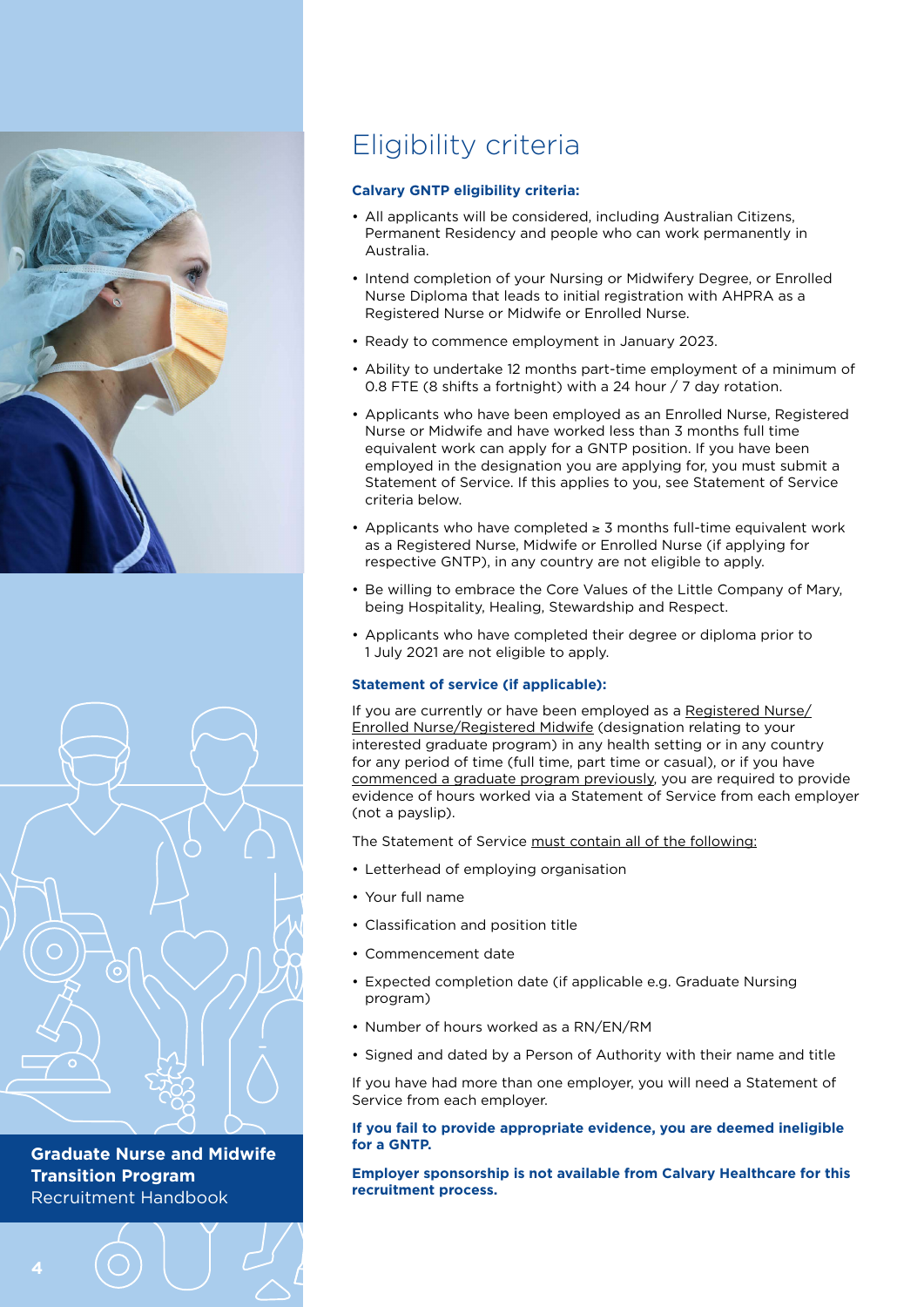### Applying for a Calvary SA GNTP

At CHCSA, we consider all complete GNTP applications. When preparing your application there are some key factors you should consider including the recruitment requirements, your employment preferences and ensuring you address the selection criteria listed in the table at right.

#### **How to apply for a GNTP position at CHCSA:**

Apply through Calvary Careers online, via: [https://careers.](https://careers.calvarycare.org.au/Careers-At-Calvary) [calvarycare.org.au/Careers-At-](https://careers.calvarycare.org.au/Careers-At-Calvary)**[Calvary](https://careers.calvarycare.org.au/Careers-At-Calvary)** 

Applications are open on 20th June 2022 and close AEST 24th July 2022.



**Graduate Nurse and Midwife Transition Program** Recruitment Handbook

#### **What to provide:**

| <b>SELECTION</b><br><b>CRITERIA</b>                                    | <b>DETAILS</b>                                                                                                                                                                                                                                                         | CHECK BOX |
|------------------------------------------------------------------------|------------------------------------------------------------------------------------------------------------------------------------------------------------------------------------------------------------------------------------------------------------------------|-----------|
| <b>Cover Letter</b>                                                    | Address your Cover Letter to the 'GNTP<br>Coordinators'                                                                                                                                                                                                                |           |
|                                                                        | Introduce yourself and provide a brief<br>explanation why you would suit and benefit<br>from a Calvary GNTP position                                                                                                                                                   |           |
| Curriculum<br>Vitae                                                    | Your CV must include:                                                                                                                                                                                                                                                  |           |
|                                                                        | • Full clinical placement history (including<br>dates and specialties)                                                                                                                                                                                                 |           |
|                                                                        | • Four (4) referees contact details (see below<br>for further information)                                                                                                                                                                                             |           |
|                                                                        | • Relevant employment history                                                                                                                                                                                                                                          |           |
|                                                                        | You must include four (4) Professional<br>Referees including:                                                                                                                                                                                                          |           |
|                                                                        | • Referees full name                                                                                                                                                                                                                                                   |           |
|                                                                        | • Job title                                                                                                                                                                                                                                                            |           |
|                                                                        | • Place of employment                                                                                                                                                                                                                                                  |           |
| Four<br><b>Professional</b><br><b>Referees</b>                         | • Phone number                                                                                                                                                                                                                                                         |           |
|                                                                        | References must be a clinical supervisor from<br>your placement experiences (e.g. a Registered<br>Nurse, Clinical Nurse or Clinical Manager<br>who has supervised you during a clinical<br>placement and is happy to be contacted by<br>phone to provide a reference). |           |
|                                                                        | Referees need to be from two (or more)<br>separate clinical placement experiences as a<br>nursing/midwifery student. These will ideally<br>be your two most recent placements.                                                                                         |           |
|                                                                        | References from a Clinical Facilitator can be<br>accepted as a 4th referee, if they have worked<br>alongside you clinically on your most recent<br>placement.                                                                                                          |           |
| <b>Selection</b><br>Criteria<br><b>Response</b>                        | This PDF document is located on each<br>specific job advertisement. It must be<br>downloaded and completed prior to<br>uploading on Calvary Careers.                                                                                                                   |           |
| <b>Summative</b><br><b>Clinical</b><br><b>Placement</b><br>Assessments | Submit your two most recent summative<br>clinical placement reports.                                                                                                                                                                                                   |           |
|                                                                        | *This may mean a portion of your placement<br>report only                                                                                                                                                                                                              |           |
|                                                                        | Submit your official or unofficial academic                                                                                                                                                                                                                            |           |
| Academic<br><b>Transcript</b>                                          | transcript, which includes your GPA.<br>*Please note; this does not mean your<br>graduation certificate - GPA evidence is<br>required.                                                                                                                                 |           |

**You must provide a full and complete application in order to be considered.**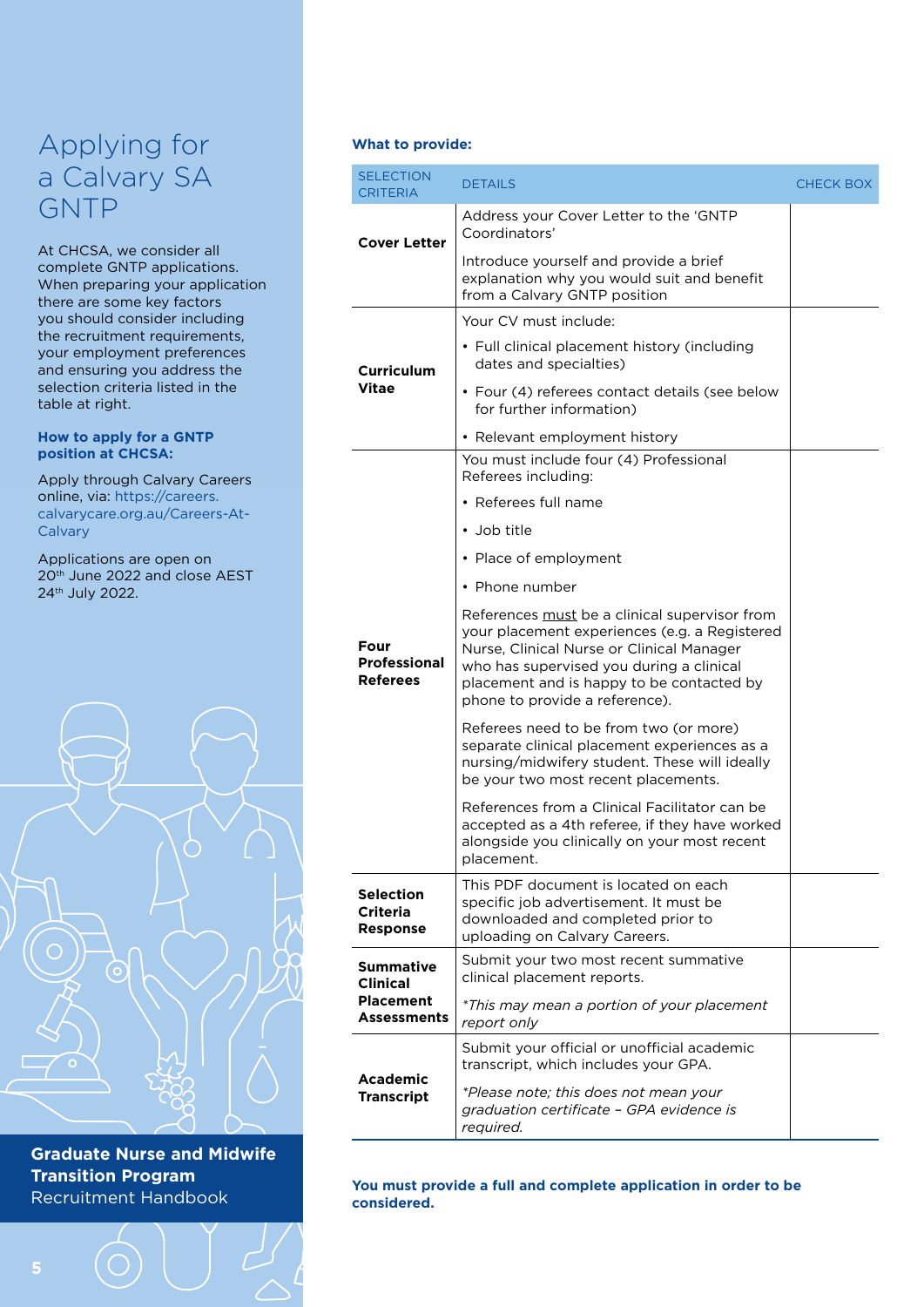### Applying for a Calvary SA GNTP (contd)

#### **Key points**

- Read the advertisement and application criteria carefully to ensure all information is provided, as requested.
- Use your Cover Letter to stand out. Be specific: how do you as a person and health professional align with Calvary's Values and Mission?
- Contact details are correct.
- Applicants selected for interview will be contacted via email, so ensure your correct email address is provided and check it regularly as you will be required to respond to the offer of interview (applicants that fail to confirm their interview time will be removed from further consideration).
- Interviews may not be conducted at your preferred site, however your preferences will still be considered should your application progress.
- The main CHCSA GNTP commences in January 2023 for all programs (Registered, Enrolled and Midwifery).
- It is expected that you will be able to commence work at this time, ie: having completed your degree in 2022, obtained Registration with AHPRA and are able to commence work in January.

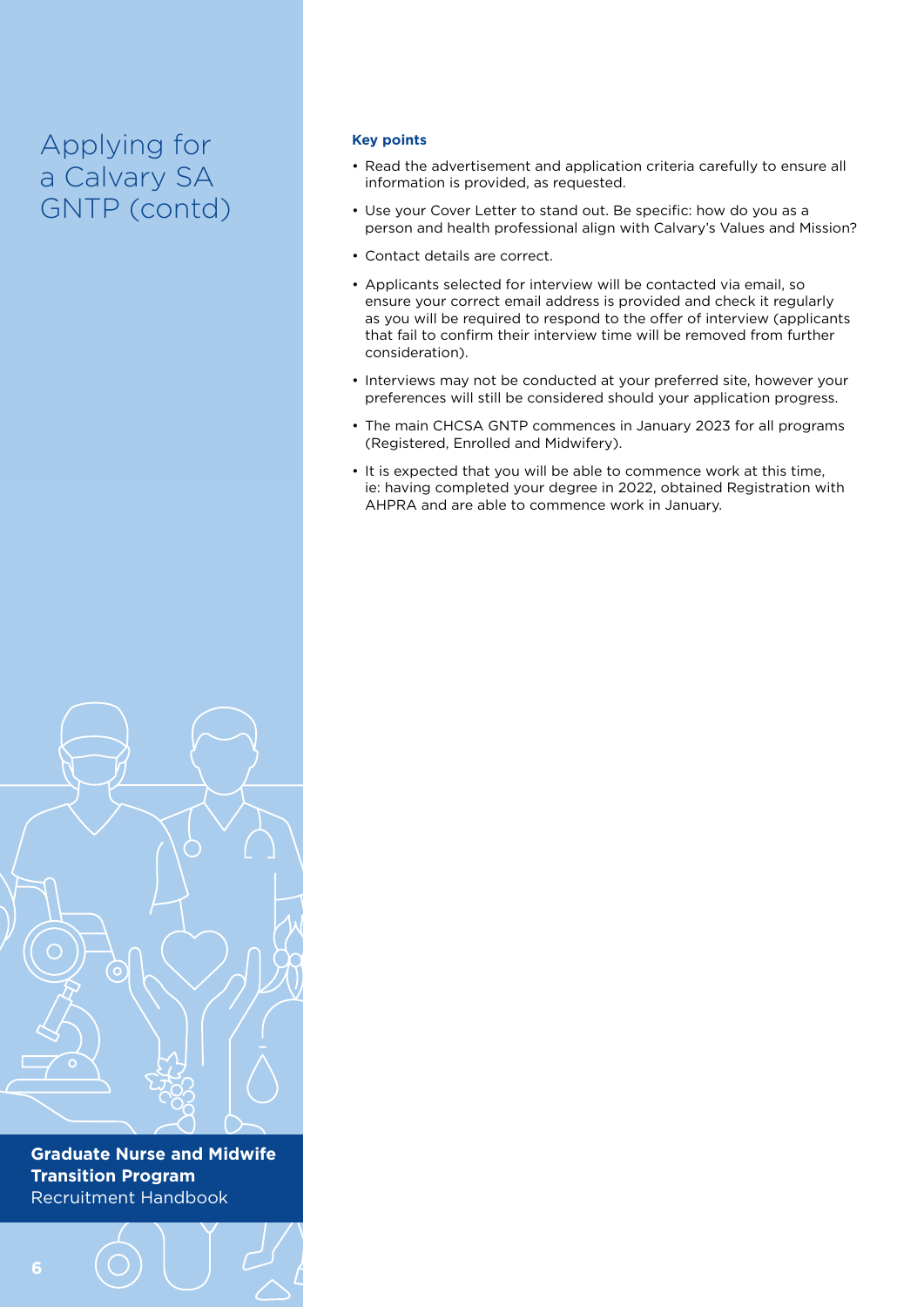



### Interviews

Applicants who are selected to attend an interview will be contacted via email from mid-July 2022. Interviews for all graduate positions (RN, EN, RM) will be held during July and August 2022.

You must 'accept' your offer to attend an interview via email. If you do not wish to attend an interview, please 'decline' so we can offer the position to another candidate. If you do not respond to the invitation 24 hours prior to the scheduled interviewed time, your application will be withdrawn from further consideration.

Changing your interview time will only be considered for extenuating circumstances. Being on placement does not count as an extenuating circumstance, you will need to approach your clinical facilitator and advise them that you have an interview. Generally, facilitators are aware of the importance of interviews for graduate positions and will be able to accommodate any changes.

Instructions on where to attend and what to bring to an interview will be provided in the email offer.

### Preparing for employment

### **AHPRA Registration**

You must be registered with the Nursing and Midwifery Board of Australia (NMBA) before you can commence employment as a Registered or Enrolled Nurse or Midwife. The registration process can take many weeks, even if you have provided the correct documentation. You are eligible to pre-register prior to the completion of your degree but registration will not be complete until the notification that you have passed your course has been received. If you are unable to obtain registration in the required timeframe, your offer may be withdrawn.

Follow this link for instructions on applying for Graduate Registration: <https://www.ahpra.gov.au/registration/graduate-applications.aspx>

#### **Pre-employment screening**

Prior to being formally offered a contract you will be required to complete a pre-employment screening process. At the successful completion of these requirements, you will be sent a contract via Calvary Careers. The pre-employment checks include a Functional Capacity Assessment, a Police Clearance completed by Calvary and up-to-date Immunisation Records.

The contract will provide specific details on your start date, site location and terms of employment, so it is important that you read it carefully and seek clarification with the nominated contact person.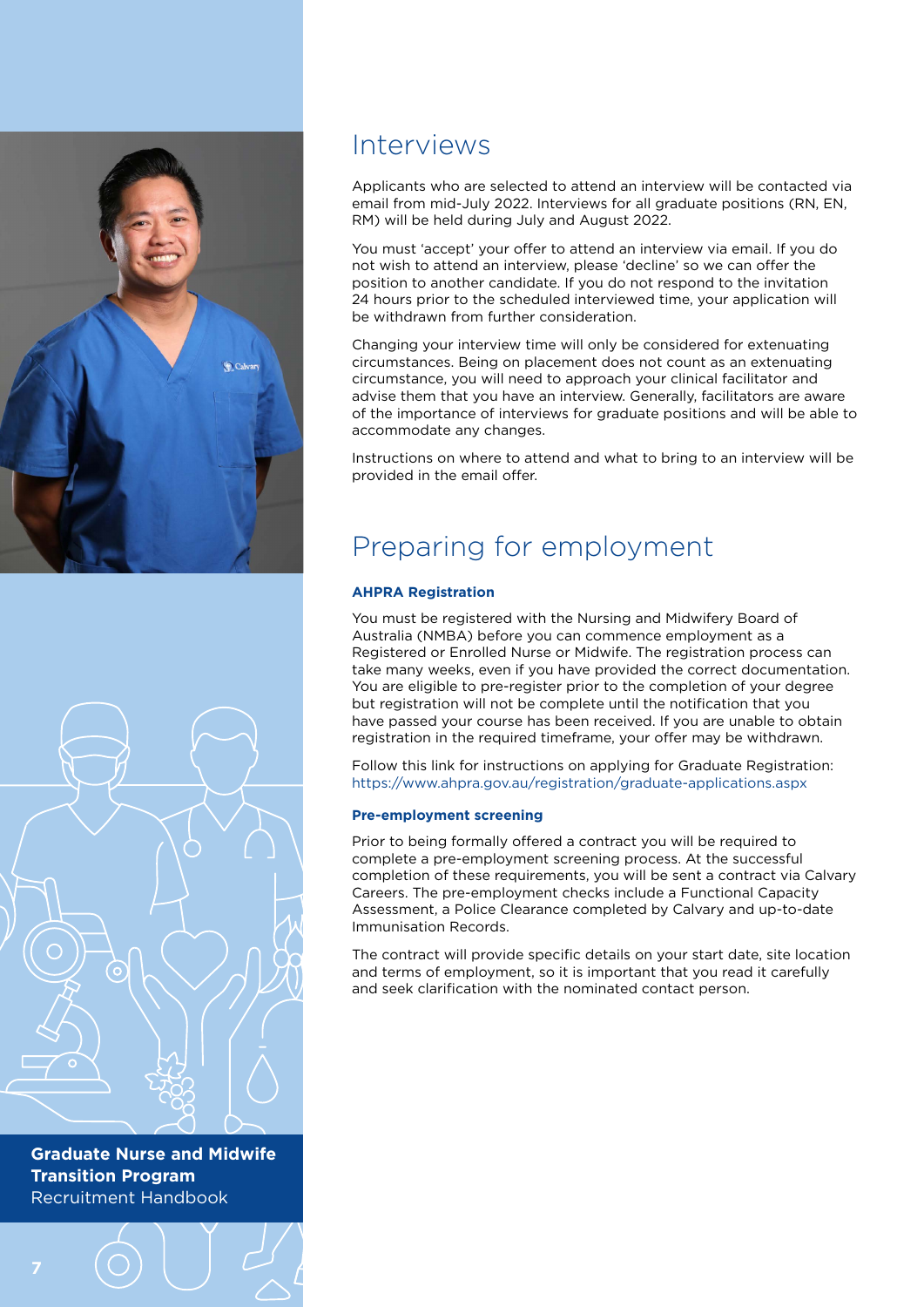### In conclusion

We hope that this information has been helpful and answered your questions. Should you require further information or have any questions about the process, please have a look at the list of Frequently Asked Questions included in Appendix 1 below. If this doesn't answer your questions then please email [SA-LearningDev@calvarycare.org.au](mailto:SA-LearningDev@calvarycare.org.au) with 'GNTP Recruitment Enquiry' as the subject.

We sincerely wish you all the very best with your application process.

Kind regards,

**Bianca Hum, Kristy Stapleton, Mel Scholefield, Sam Rowe and Trish Booker. Calvary Healthcare South Australia GNTP Coordinators**



*Calvary Adelaide Hospital 2020 GNTP cohort at their graduation. January 2021*

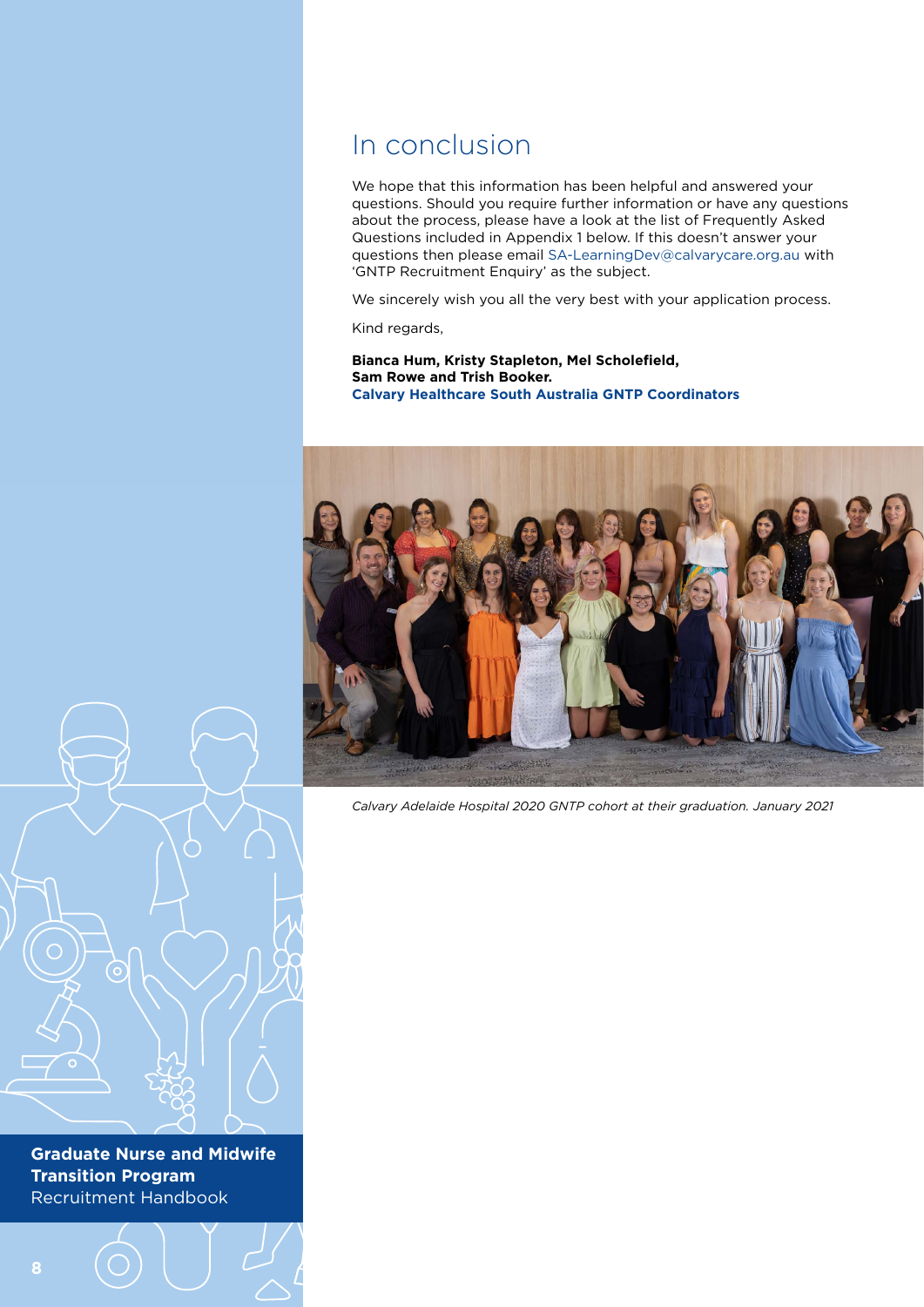



# Frequently asked questions

#### **How many GNTP positions do Calvary offer?**

Each site offers different numbers of positions dependent on local business activity and workforce planning. On average approximately 80 positions are offered each year across CHCSA sites. This is inclusive of RNs, RMs and ENs.

#### **Does Calvary offer permanent positions or will it be contract work?**

Calvary Healthcare South Australia offers permanency to all candidates whereby the first 12 months is your GNTP.

#### **How many rotations are there? If so, will they be at different sites and will I get a choice?**

The GNTP consists of 2 rotations of 6 months duration within one Calvary Hospital. There are some variations in the length of rotation in some specialty areas such as Perioperative Services and Maternity – this is determined at the individual site.

We endeavour to match your selected preferences from the Selection Criteria Response document, to the rotations offered within CHCSA. Please note, your preference is not always guaranteed due to the needs and requirements of the Hospital.

#### **How many hours will I be working?**

The GNTP contracts are offered part time to full time, with a minimum hours of completion required that equates to approximately 0.8FTE (8 shifts a fortnight). Shifts range from 8 hours to 12 in specialised areas.

#### **Will I be required to work night shift during the GNTP?**

Yes. Night duty is a requirement for all GNTPs, however this is not expected during the first 3 months of the program. Night duty is not required for those working in the perioperative areas.

#### **Can I edit my application once it has been submitted?**

Yes, you can edit your application up until the closing date and time provided.

#### **Can I still apply after the closing date?**

No, you cannot apply once the application submission deadline has closed.

#### **Will I be allocated a Preceptor?**

Yes. All GNTPs are often allocated multiple preceptors on each of their rotations.

#### **How supported are the new GNTPs in any area of the hospital?**

In addition to a dedicated preceptor, each site has dedicated GNTP Coordinators who will be available to assist you and will monitor your progression, along with Clinical educators for a variety of Clinical areas.

#### **How many patients will I be responsible for?**

You will be assigned patients according to your skill mix and competency level.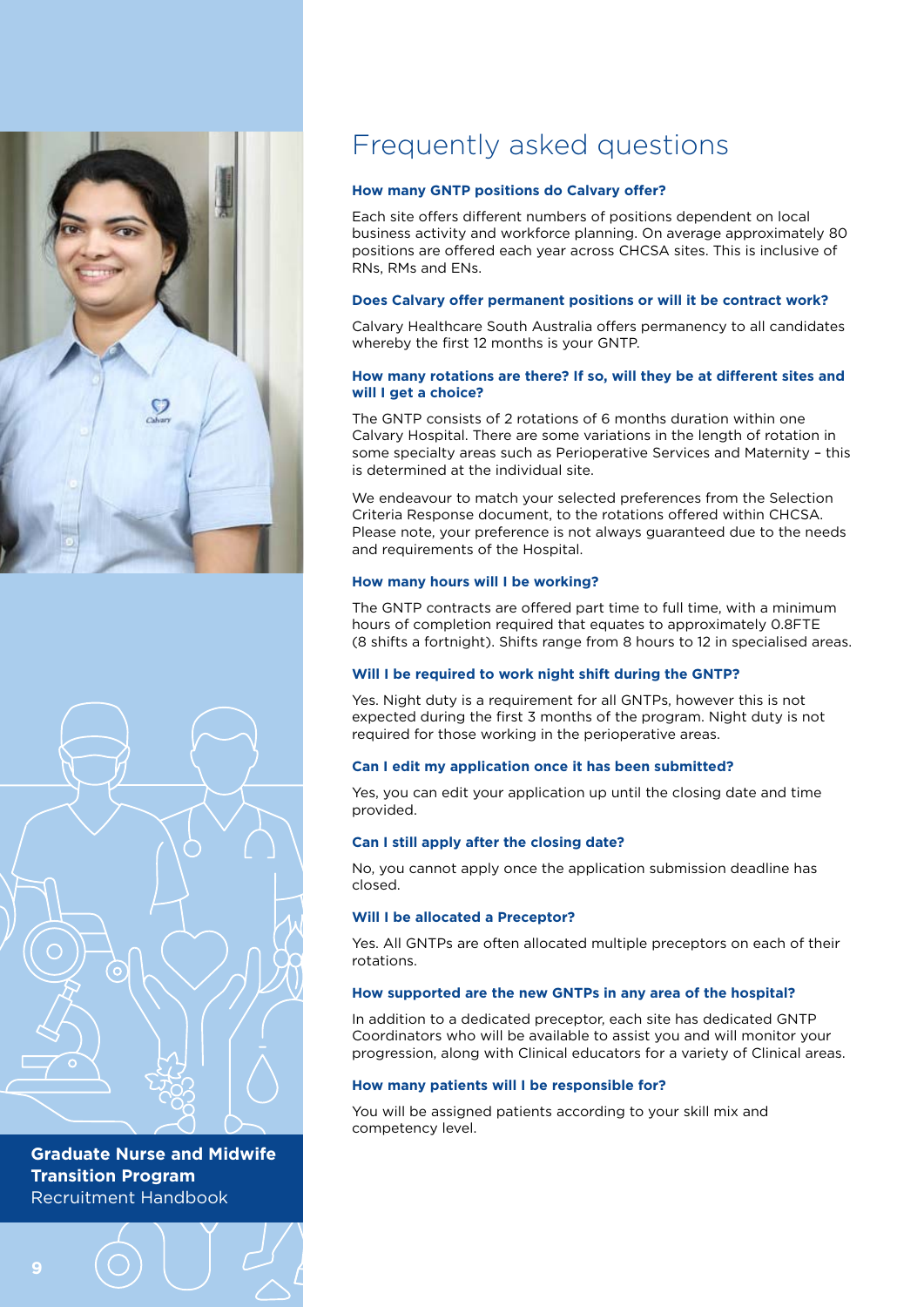



## Frequently asked questions

#### **Do I need to have completed a clinical placement at a Calvary Hospital to apply?**

No. We recognise diverse placements are completed in your training.

#### **How many intakes does Calvary have?**

We currently have two intakes per year, commencing in January and May.

#### **What benefits do Calvary offer?**

Calvary offers a range of benefits to employees including paid parental leave, wellness programs, training and development opportunities, uniforms and salary packaging.

#### **How much will I be paid?**

Staff are paid according to the current CHCA Enterprise Agreement.

#### **What Immunisation Documentation do I need to provide?**

You are not required to provide any immunisation records at the time of your initial application. If you are offered a Provisional Offer, you will then be required to submit an immunisation record.

#### **Do I need to be a Catholic to apply?**

No.

#### **Can I request to work in Maternity at Calvary North Adelaide as a nurse?**

No. Only Graduates that have completed a Bachelor of Midwifery are employed in the Maternity Unit. We do offer a Graduate Midwife Program at Calvary North Adelaide Hospital for eligible Registered Midwives.

#### **Will there be any study days?**

Yes, there are 6 paid orientation and study days inclusive of the program. In addition to set study days, CHCSA offers a significant number of education opportunities, for all staff to attend.

#### **Is parking provided?**

Parking varies at each of our sites. Information for each site is made available to all staff and safe transport measures are supported. Onsite parking is allowed for night duty at all hospitals.

#### **Do my documents need to be certified by a JP?**

No.

#### **If unsuccessful, can I reapply next year?**

Yes, you are always welcome to reapply, as long as you still meet the eligibility criteria listed on the website.

#### **Will I be able to get feedback on my interview?**

We notify all applicants if they are successful or unsuccessful. Due to the volume of interviewed candidates, individual feedback can be provided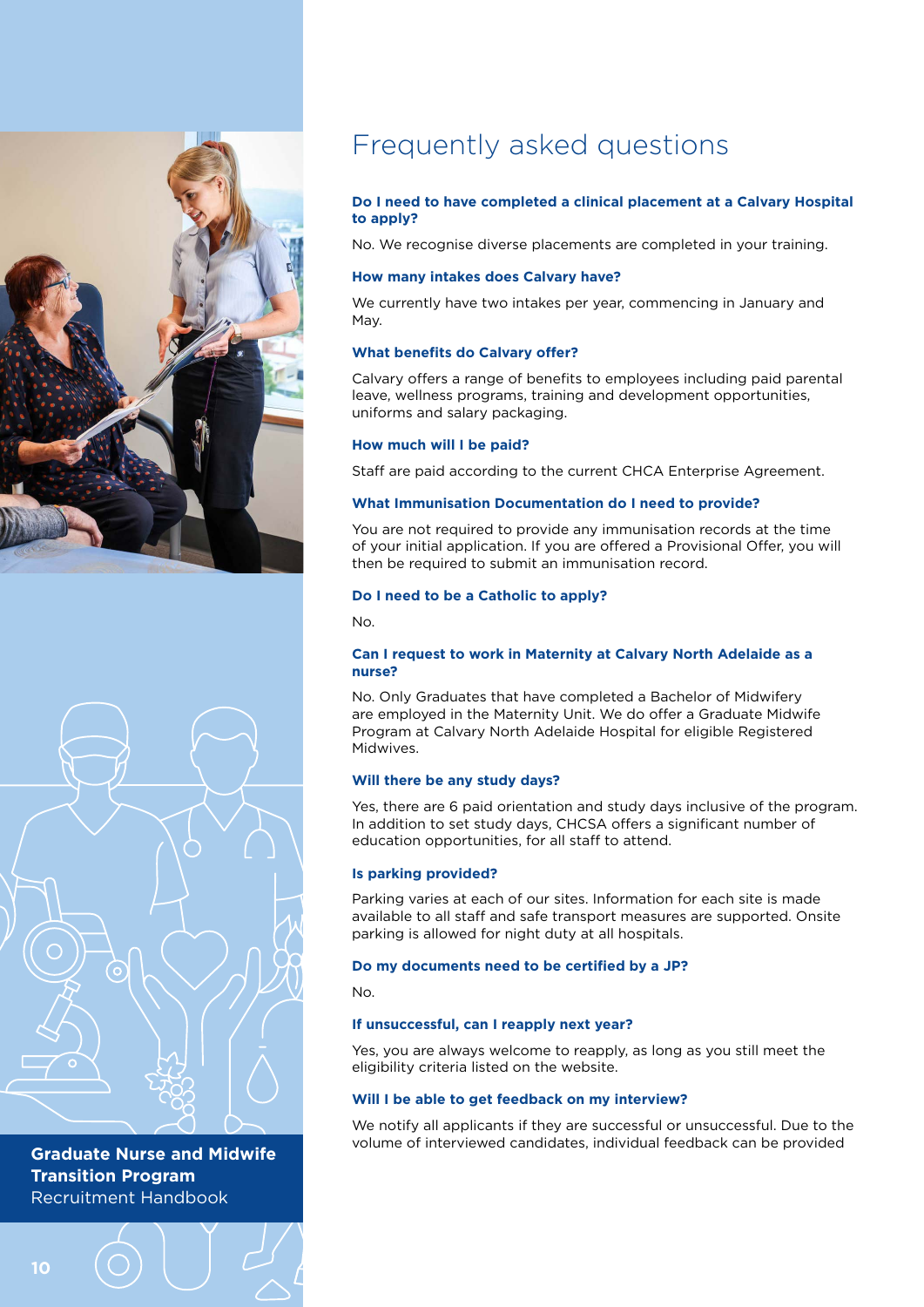



# Frequently Asked Questions

on request only. Please email [SA-Learningdev@calvarycare.org.au](mailto:SA-Learningdev@calvarycare.org.au)

### **Do I need to commit straight away to my offer?**

We provide you with 3 days to consider your decision before accepting the offer. We ask you only accept if you are fully committed to a GNTP with Calvary.

#### **What happens if I need to stop work during my Graduate Program (e.g.: extended personal leave)?**

There are no definite rules around this process we assess each case on an individual basis to determine whether an extended period of leave can be accommodated and the GNTP finished at a later date.

### **Do I get holidays?**

Yes. If you work over a 7-day roster you are entitled to 6 weeks annual leave. If you work over a 5 day roster (e.g. Monday to Friday in Theatre) you are entitled to 4 weeks annual leave.

#### **What happens if I get sick?**

As part of your employment you are entitled to personal leave as per the EB Agreement.

#### **What if I don't like the ward I am working on?**

Your GNTP Coordinator will assist you to work through the challenges you are facing. Any decision to move a GNTP would be considered on an individual basis in consultation with a range of staff and would be dependent on another position being available in another area.

#### **How long will I be supernumerary for and when do I start working independently?**

You are supernumerary for the first 5 days at a minimum (orientation and supernumerary time on the ward) of your first placement and then 1 - 2 days of any subsequent rotations. Supernumerary days in specialist areas (i.e. Theatre) may vary in length.

#### **Will I need to work with students?**

Generally, you will not be allocated to work with a student for the first 6 months, however at times this may be required due to skill mix and staffing levels.

### **What is a Functional Capacity Assessment (FCA)?**

A functional capacity assessment is a pre-employment check that all Calvary staff are subjected to. It is a standard pre-employment health check.